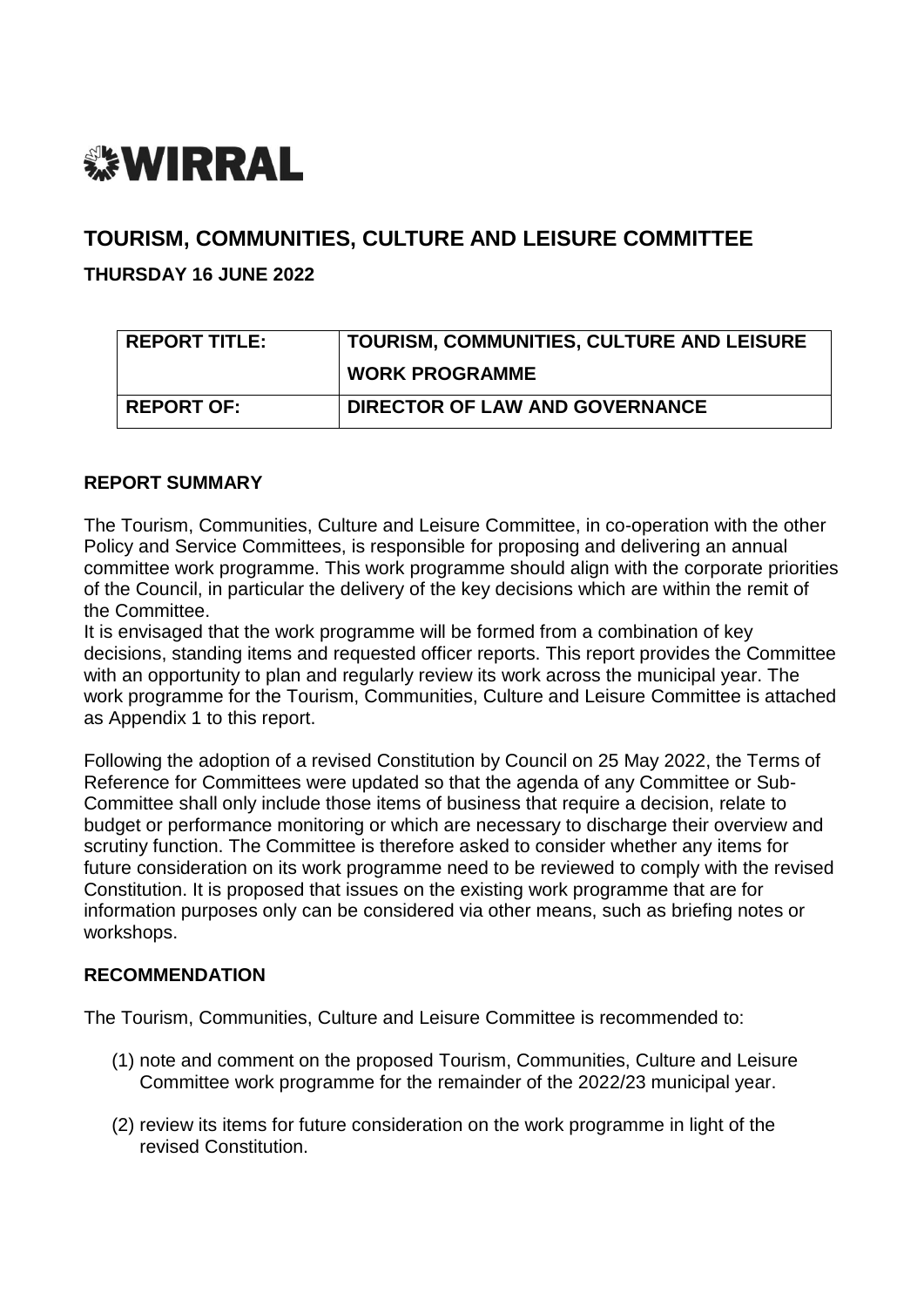# **SUPPORTING INFORMATION**

# **1.0 REASON/S FOR RECOMMENDATION/S**

1.1 To ensure Members of the Tourism, Communities, Culture and Leisure Committee have the opportunity to contribute to the delivery of the annual work programme.

#### **2.0 OTHER OPTIONS CONSIDERED**

2.1 A number of workplan formats were explored, with the current framework open to amendment to match the requirements of the Committee.

# **3.0 BACKGROUND INFORMATION**

- 3.1 3.1 The work programme should align with the priorities of the Council and its partners. The programme will be informed by:
	- The Council Plan
	- The Council's transformation programme
	- The Council's Forward Plan
	- Service performance information
	- Risk management information
	- Public or service user feedback
	- Referrals from Council

#### **Terms of Reference**

The Tourism, Communities, Culture and Leisure Committee has responsibility for customer contact, community development and community services, including all of those functions related to community safety and also those regarding the promotion of community engagement. The Committee is charged by full Council to undertake responsibility for the Council's role and functions:-

(a) for customer and community contact services, including various offices and meeting points, customer contact centres and advice and transaction services

(b) community engagement, incorporating the Council's approach to equalities, inclusion communities, neighbourhoods and the voluntary and charitable sector, community wealth building and social value;

(c) in considering options and develop proposals for neighbourhood arrangements, including capacity building, use of assets and devolving powers and services to neighbourhoods;

(d) for the provision and management of leisure, sports and recreation facilities;

(e) for delivery of the authority's library and museums services, including but not limited to art galleries, historic buildings and their gardens and the functions of the Council regarding public records, and the Council's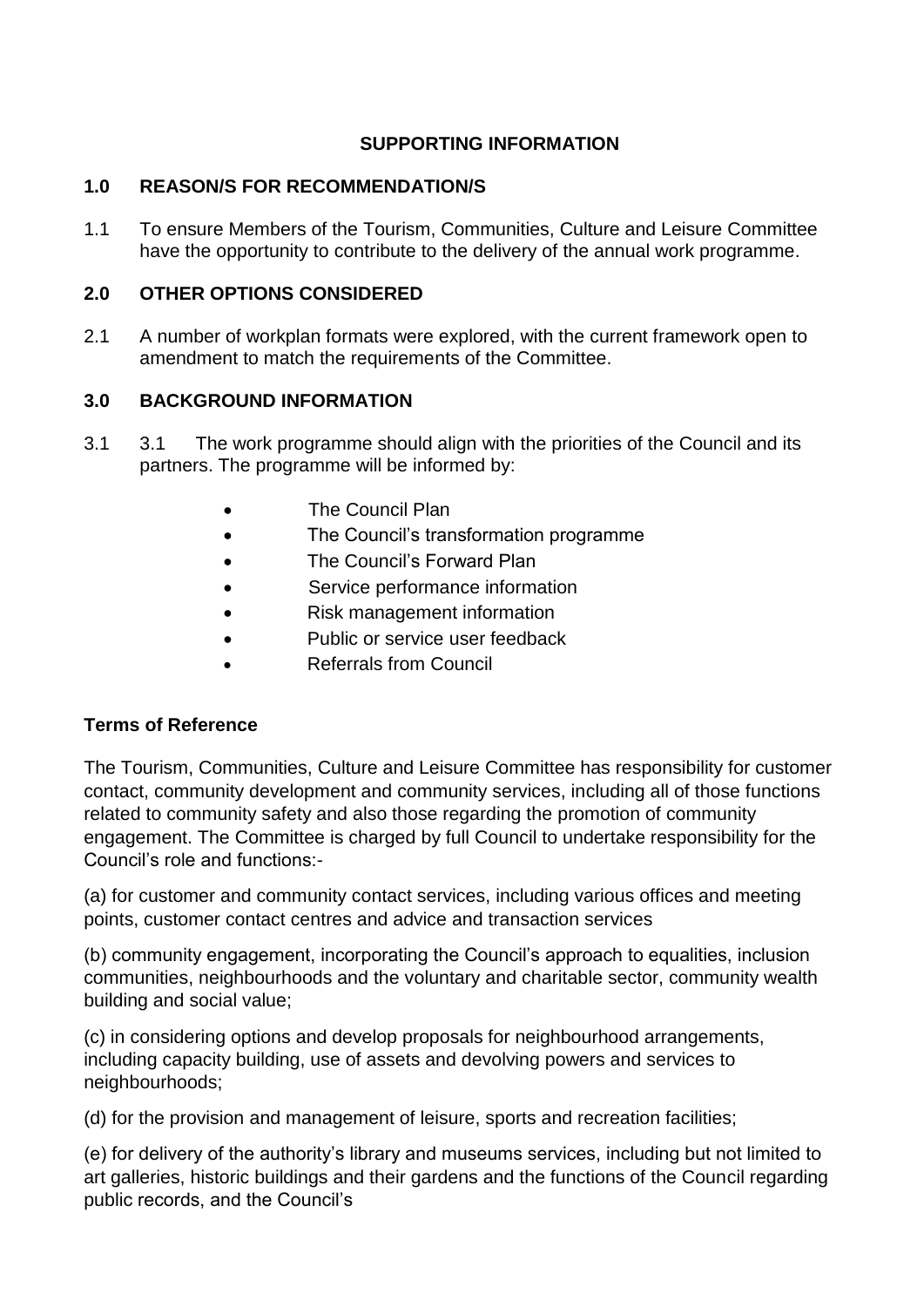(f) concerning tourism, the arts, culture and heritage, including provision of theatre, entertainments, conferences and events;

- (g) in relation to bereavement services and support to the Coroner's service;
- (h) regarding community safety, crime and disorder and all associated matters;
	- (i) for trading standards and environmental health, including but not limited to:
	- (i) consumer protection;
	- (ii) product safety;
	- (iii) fair trading;
	- (iv) metrology;
	- (v) food standards and animal health;
	- (vi) air pollution control;
	- (vii) health and safety at work (except in so far as it relates to the Council as an employer);
	- (viii) public conveniences

food safety; and

(x) control of nuisances;

(j) in respect of emergency planning and community resilience (community, regulatory and asset services);

(k) providing a view of performance, budget monitoring and risk management in relation to the Committee's functions; and

(l) undertaking the development and implementation of policy in relation to the Committee's functions, incorporating the assessment of outcomes, review of effectiveness and formulation of recommendations to the Council, partners and other bodies, which shall include any decision relating to the above functions.

(m) in respect of the Police and Justice Act 2006, the functions to:

(i) review or scrutinise decisions made or other action taken, in connection with the discharge by the responsible authorities of their crime and disorder functions; and

(ii) make reports or recommendations to the local authority with respect to the discharge of those functions

# **Overview and Scrutiny**

The Committee's role includes an overview scrutiny approach to its responsibilities which shall be conducted in accordance with the overview and scrutiny means of working set out at Part 4(4)(B) of this Constitution. As part of its work programming the Committee shall consider:

(a) Overview and Policy Development -The Committee may undertake enquiries and investigate the available options for future direction in policy development and may appoint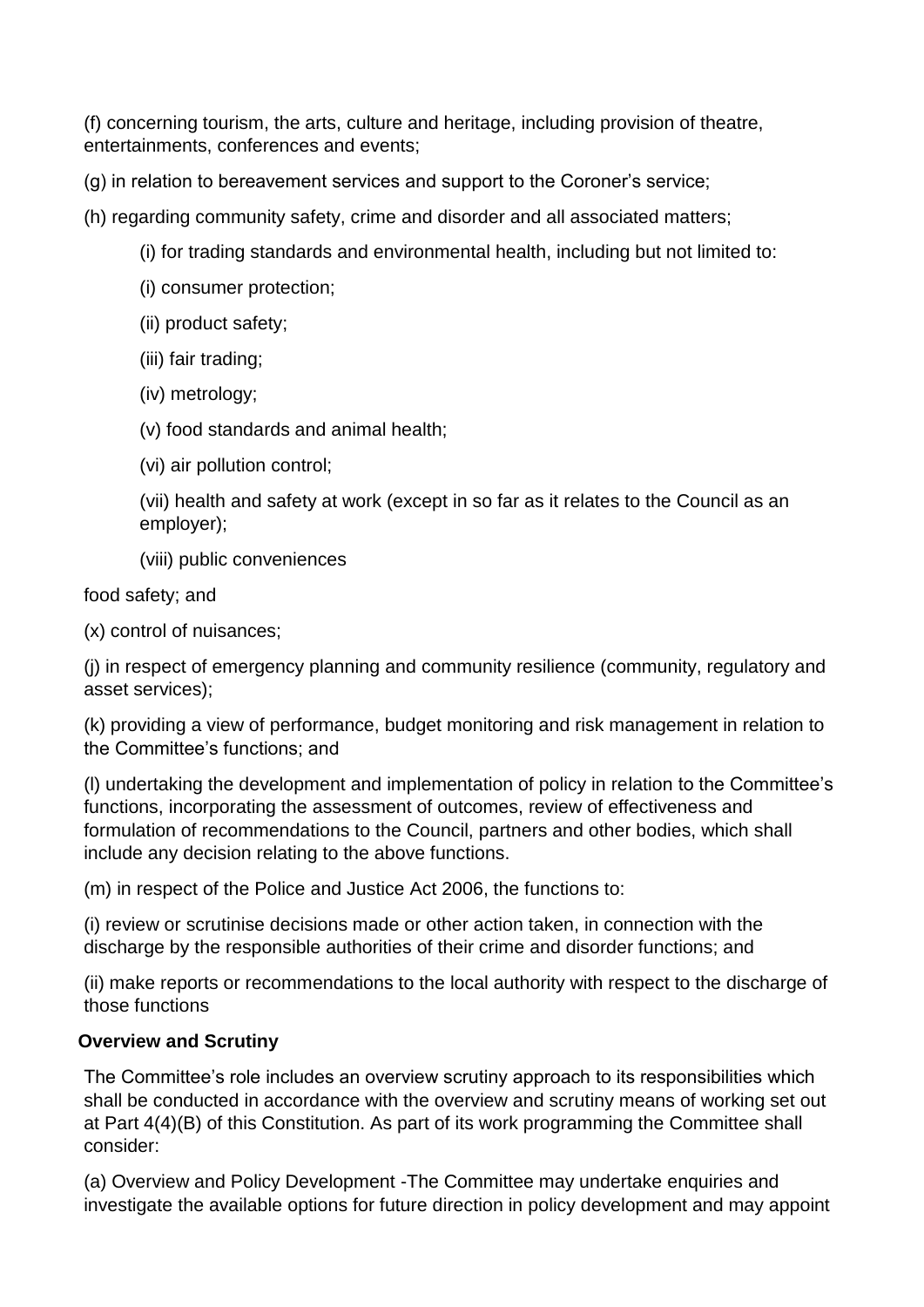advisors and assessors to assist them in this process. They may go on site visits, conduct public surveys, hold public meetings, commission research and do all other things that they reasonably consider necessary to inform their deliberations.

(d) Overview and Scrutiny – The Committee holds responsibility:

(i) for scrutinising and reviewing decisions made or actions taken by the Authority in so far as they have an impact on the role or functions of the Committee, its policies, budget and service delivery;

(ii) for the overview and scrutiny of external organisations whose services or activities affect the Borough of Wirral or any of its inhabitants where this does not fall within the role or remit of another service Committee or where it relates to cross cutting issues; and

(iii) for those overview and scrutiny functions in respect of crime and disorder as set out in paragraph 6.4(m) above which are to include the establishment and

functioning of joint arrangements as set out at paragraph 15 of this Section

**Stakeholder Engagement** - The Committee may invite stakeholders to address the committee on issues of local concern and/or answer questions in so far as it impacts directly or indirectly on the role of functions of the committee.

# **4.0 FINANCIAL IMPLICATIONS**

4.1 This report is for information and planning purposes only, therefore there are no direct financial implication arising. However, there may be financial implications arising as a result of work programme items.

# **5.0 LEGAL IMPLICATIONS**

5.1 There are no direct legal implications arising from this report. However, there may be legal implications arising as a result of work programme items.

# **6.0 RESOURCE IMPLICATIONS: STAFFING, ICT AND ASSETS**

6.1 There are no direct implications to Staffing, ICT or Assets.

# **7.0 RELEVANT RISKS**

7.1 The Committee's ability to undertake its responsibility to provide strategic direction to the operation of the Council, make decisions on policies, co-ordinate spend, and maintain a strategic overview of outcomes, performance, risk management and budgets may be compromised if it does not have the opportunity to plan and regularly review its work across the municipal year.

# **8.0 ENGAGEMENT/CONSULTATION**

8.1 Not applicable.